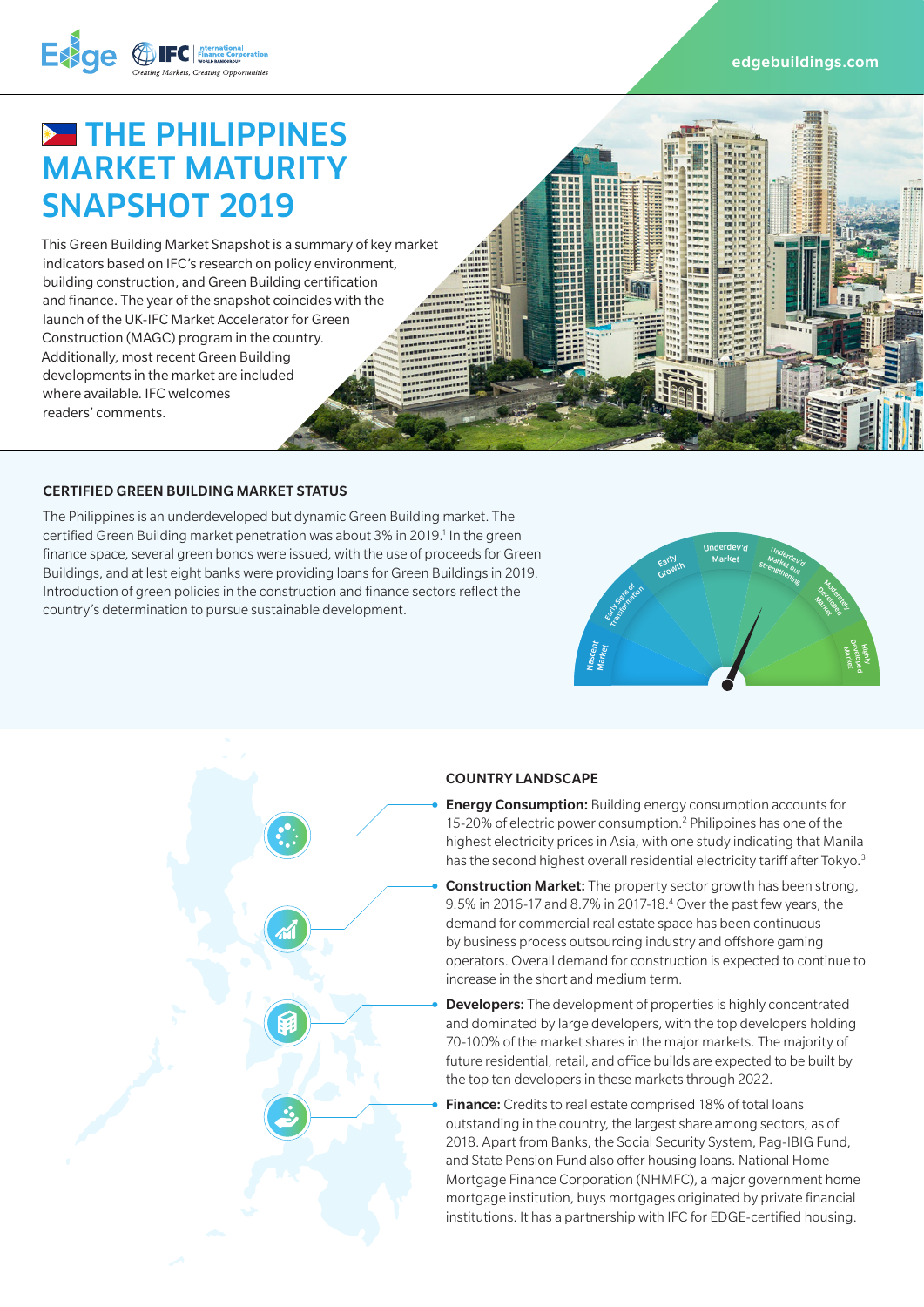

# 1. GREEN BUILDING POLICIES AND REGULATIONS

| Is there a national<br>definition of Green<br><b>Building?</b>                                                   | Green Building is the practice of adopting measures that promote resource management<br>efficiency and site sustainability while minimizing the negative impact of buildings on human<br>health and the environment.<br>This practice complements the conventional building design concerns of economy, durability,<br>serviceability, and comfort. <sup>6</sup>                                                                                                                                                                                                                                                                                                                                                                                                                                                                                                                                                                                                                      |
|------------------------------------------------------------------------------------------------------------------|---------------------------------------------------------------------------------------------------------------------------------------------------------------------------------------------------------------------------------------------------------------------------------------------------------------------------------------------------------------------------------------------------------------------------------------------------------------------------------------------------------------------------------------------------------------------------------------------------------------------------------------------------------------------------------------------------------------------------------------------------------------------------------------------------------------------------------------------------------------------------------------------------------------------------------------------------------------------------------------|
| <b>Is Green Building</b><br>part of the country's<br><b>Nationally Determined</b><br><b>Contributions (NDC)?</b> | Building sector is not explicitly mentioned in the NDC of Philippines. <sup>7</sup> However, the country's Energy<br>Efficiency roadmap commits to reducing energy consumption in commercial buildings by 25% and in<br>residential buildings by 20%, against a 2014 baseline, by 2040.8                                                                                                                                                                                                                                                                                                                                                                                                                                                                                                                                                                                                                                                                                              |
| Is there a national<br><b>Green Building</b><br>strategy/action plan?                                            | No.                                                                                                                                                                                                                                                                                                                                                                                                                                                                                                                                                                                                                                                                                                                                                                                                                                                                                                                                                                                   |
| <b>Public Policy</b><br>and Regulations                                                                          | The Philippine Green Building Code (2016)                                                                                                                                                                                                                                                                                                                                                                                                                                                                                                                                                                                                                                                                                                                                                                                                                                                                                                                                             |
|                                                                                                                  | Is a referral code to the National Building Code of the Philippines under Presidential Decree 1096 to<br>decrease the impacts of buildings to health and environment through resource management efficiency.<br>The code is mandatory for buildings with certain gross floor area. These standards intend to deliver<br>improved energy efficiency, water and wastewater management, materials sustainability, solid waste<br>management, site sustainability, and indoor environmental quality.                                                                                                                                                                                                                                                                                                                                                                                                                                                                                      |
|                                                                                                                  | Makati City has an umbrella program bringing the city's green initiatives together. It aims to upgrade<br>its physical environment and infrastructure, specifically the enhancement of urban design and<br>cityscape, rehabilitation of environmentally sensitive areas, and upgrading infrastructure, facilities,<br>and services to improve environmental quality.                                                                                                                                                                                                                                                                                                                                                                                                                                                                                                                                                                                                                  |
|                                                                                                                  | ► Quezon City building code requires the planning, design, construction, operation, and maintenance,<br>including the retrofitting, of building projects that strictly adhere to energy efficiency, cost<br>effectiveness, and impact mitigation of environmental degradation.                                                                                                                                                                                                                                                                                                                                                                                                                                                                                                                                                                                                                                                                                                        |
|                                                                                                                  | ► Mandaluyong City issued its Green Building regulations in 2014. It requires new buildings to<br>adopt high energy and water efficiency practices, such as rainwater harvesting, energy-efficient air<br>conditioning, daylight-controlled lighting, and other Green Building standards. It applies to residential<br>buildings, schools, offices, hotels, hospitals, and commercial and government buildings. In 2018, the<br>city passed the second ordinance (City Ordinance 709 S-2018), which updated its 2014 Green Building<br>regulations. In 2020, the City launched its online Green Building Efficiency and Self-Assessment Tool<br>(GBEST), a pre-assessment platform to aid professional building designers and developers with the<br>clearance requirements. The tool is used to determine if 80% of the applicable mandatory measures<br>are complied with, allowing the designers or developers to proceed with securing a Green Building<br>certificate or permit. |
|                                                                                                                  | <b>Other Relevant Policies:</b>                                                                                                                                                                                                                                                                                                                                                                                                                                                                                                                                                                                                                                                                                                                                                                                                                                                                                                                                                       |
|                                                                                                                  | 2016: Development of The Green Jobs Assessment and Certification System and Guidelines                                                                                                                                                                                                                                                                                                                                                                                                                                                                                                                                                                                                                                                                                                                                                                                                                                                                                                |
|                                                                                                                  | 2017: Development of a National Framework and Plan of Action for Philippine Climate<br><b>Smart Hospitals</b>                                                                                                                                                                                                                                                                                                                                                                                                                                                                                                                                                                                                                                                                                                                                                                                                                                                                         |
|                                                                                                                  | Update 2020: Development of Standards for Climate Smart Buildings (under development)                                                                                                                                                                                                                                                                                                                                                                                                                                                                                                                                                                                                                                                                                                                                                                                                                                                                                                 |
|                                                                                                                  | Some fiscal incentives, generally tax credits, provided by Local Governments for green constructions.                                                                                                                                                                                                                                                                                                                                                                                                                                                                                                                                                                                                                                                                                                                                                                                                                                                                                 |
|                                                                                                                  | Update 2020: The Bangko Sentral ng Pilipinas Sustainable Finance Framework (Circular 1085):8                                                                                                                                                                                                                                                                                                                                                                                                                                                                                                                                                                                                                                                                                                                                                                                                                                                                                          |
|                                                                                                                  | It aims to help financial institutions identify, assess, and manage environmental and social risk exposures.<br>The development of the guidelines and manual of regulations for Banks are ongoing.                                                                                                                                                                                                                                                                                                                                                                                                                                                                                                                                                                                                                                                                                                                                                                                    |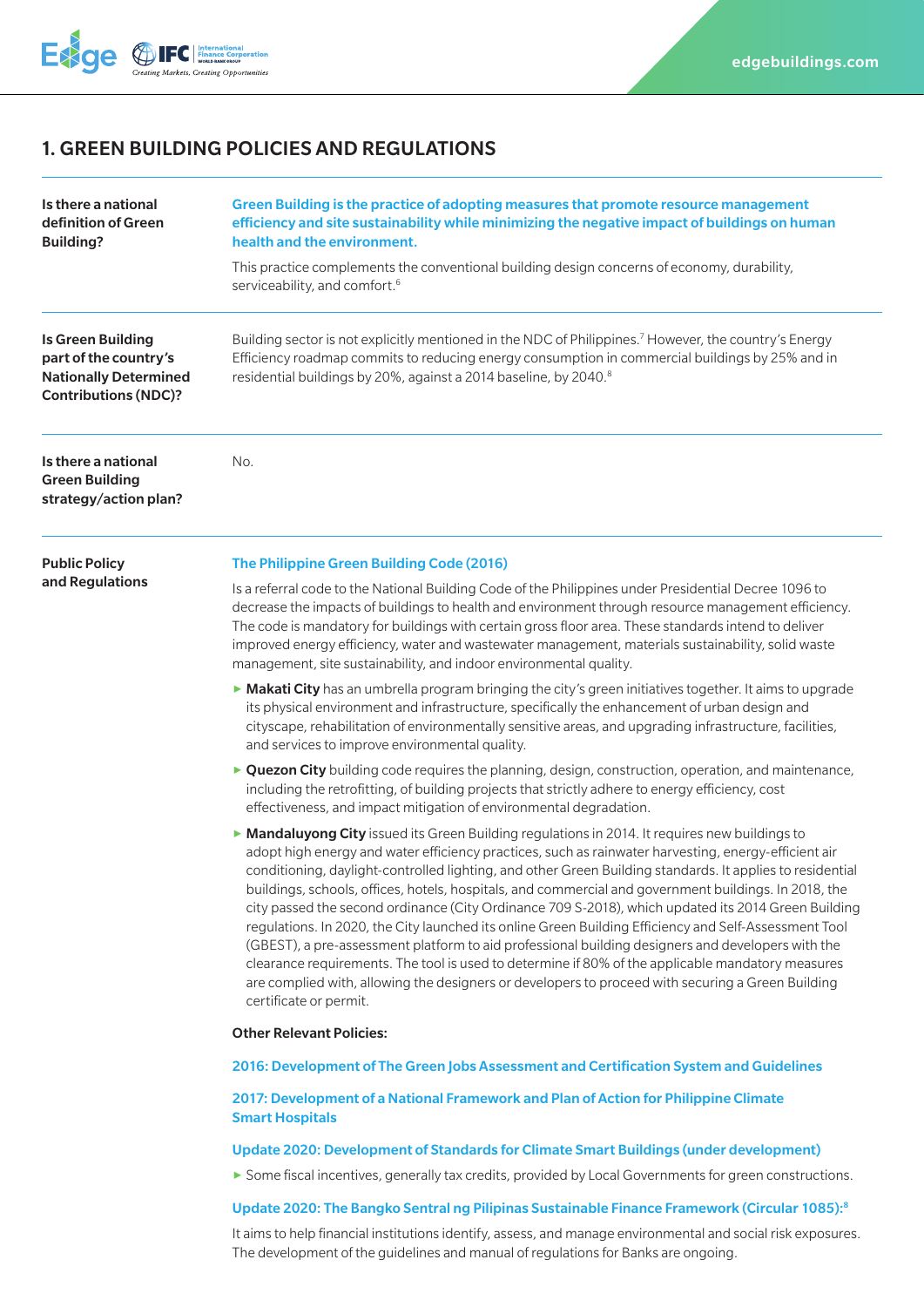

# 2. GREEN BUILDING MARKET SIZE



# 3. CERTIFICATIONS AND STANDARDS

| <b>National Green</b><br><b>Building</b><br><b>Rating Systems</b>                                                               | The BERDE Program was established by the Philippine Green Building Council (PHILGBC) in 2009 and<br>recognized by the Philippine Government through the Department of Energy as the National Voluntary<br>Green Rating System of the country. BERDE has certified 12 buildings as of 2019. <sup>12</sup> |
|---------------------------------------------------------------------------------------------------------------------------------|----------------------------------------------------------------------------------------------------------------------------------------------------------------------------------------------------------------------------------------------------------------------------------------------------------|
| <b>International Green</b><br><b>Building Rating</b><br><b>Systems</b>                                                          | $\blacktriangleright$ LEED certified approximately 4.1 million sqm as of 2019.<br>EDGE was launched in 2015 and certified approximately 0.2 million sqm as of 2019.                                                                                                                                      |
| <b>Voluntary Green</b><br><b>Building certification</b><br>systems' market share<br>by square meters<br>certified (as of 2019). | $\triangleright$ LEED is 95% of cumulative GB<br>LEED residential 2%, non-residential or mixed-use 98%<br>$\triangleright$ EDGE is 5% of cumulative GB<br>EDGE residential 10%, non-residential 90%                                                                                                      |
|                                                                                                                                 | $\triangleright$ BERDE certified floor area is not available                                                                                                                                                                                                                                             |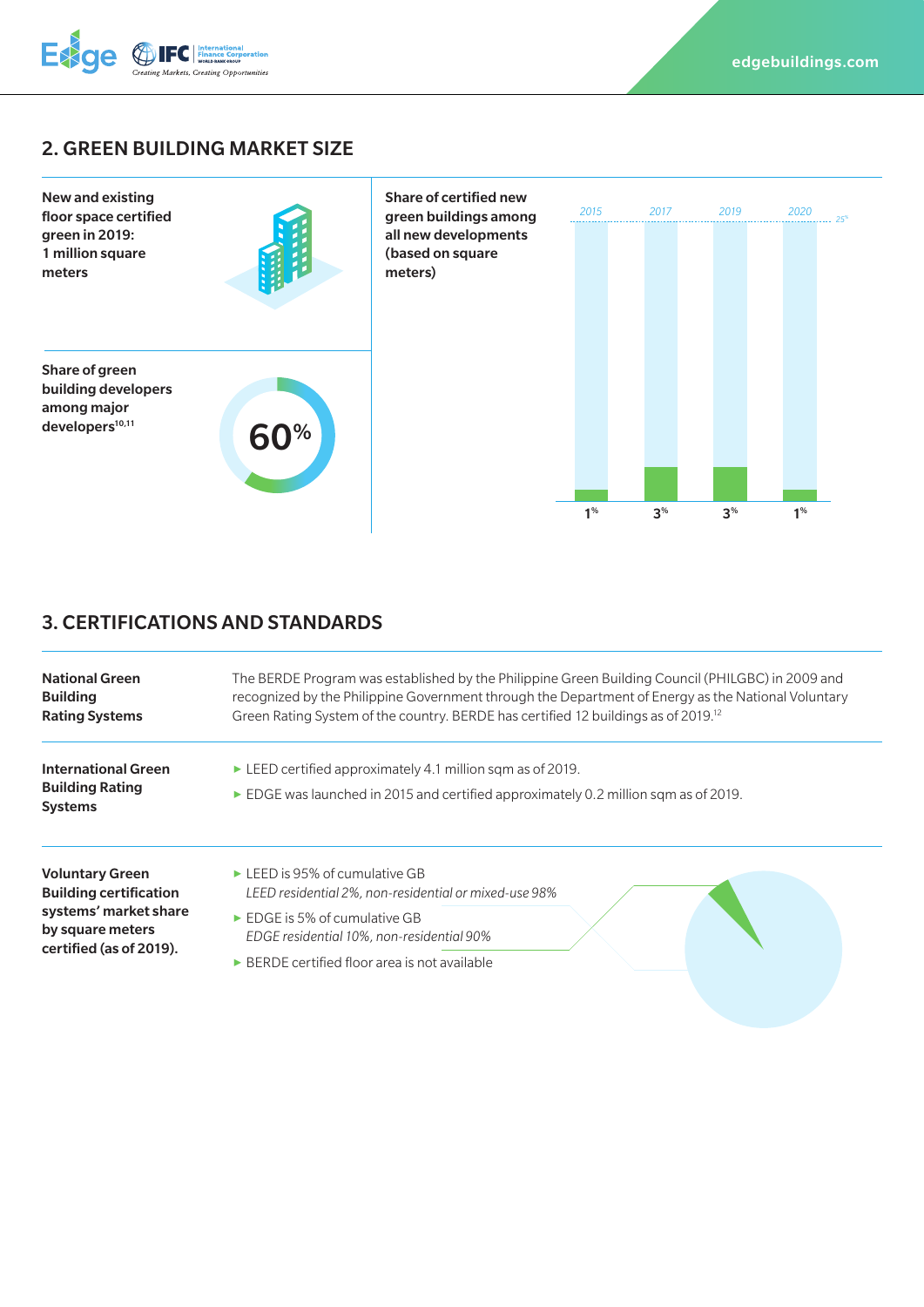

# 4. GREEN BUILDING FINANCE

| <b>Financial Institutions</b><br>offering Green Building<br>finance (by public/<br>private) and their<br>products as of 2019 <sup>14</sup>                              | The Banks in Philippines either provide Green Building financing under umbrella Sustainable<br>Development Finance Programs (BPI, BDO, DBP, LBP) or offer financing for Green Buildings without a<br>differentiated product (Metrobank, RCBC, Unionbank, China Bank, PNB, Security Bank). <sup>1516</sup><br>► Several banks like BPI and BDO require Green Building certifications to provide Green Building loans <sup>17</sup>                                                                                                                                                                                                                                                                  |
|-------------------------------------------------------------------------------------------------------------------------------------------------------------------------|----------------------------------------------------------------------------------------------------------------------------------------------------------------------------------------------------------------------------------------------------------------------------------------------------------------------------------------------------------------------------------------------------------------------------------------------------------------------------------------------------------------------------------------------------------------------------------------------------------------------------------------------------------------------------------------------------|
| Green bonds or<br>other capital market<br>instruments earmarked<br>for Green Building<br>finance between 2015<br>and 2019.                                              | ► BDO Unibank issued \$150 million green bonds, with 30% of proceeds allocated for Green Buildings<br>in 2018.<br>► China Bank issued \$150 million green bonds, with 10% of proceeds allocated for Green Buildings<br>in 2018.<br>► BPI issued \$300 million and \$100 million green bonds, with \$160 million allocated for Green Building<br>projects in 2019.<br>► RCBC issued \$287 million green bonds, with \$70 million allocated for Green Buildings in 2019.<br>► Update 2020: Arthaland, a property developer, issued \$59 million green bonds for Green Buildings. <sup>18</sup><br>$\blacktriangleright$ Ayala Land had several bond issuances for property development <sup>19</sup> |
| <b>Financial institution</b><br>lending to Green<br>Buildings as a %<br>of total lending<br>to building sector<br>(Climate financing<br>as a % of total bank<br>credit) | FC estimates that Green Building finance comprises 1-2% of the total real estate loan portfolio. <sup>20</sup><br>Based on the sustainability reports of selected banks, around 10% the total loan portfolio of the<br>banking system as of 2019 was disbursed in loans to finance sustainability projects. <sup>21</sup>                                                                                                                                                                                                                                                                                                                                                                          |
| <b>Financial Incentives</b>                                                                                                                                             | ► DBP and LBP provide longer loan tenure of up to 15 years, preferential interest rates, and flexible<br>collateral requirements.                                                                                                                                                                                                                                                                                                                                                                                                                                                                                                                                                                  |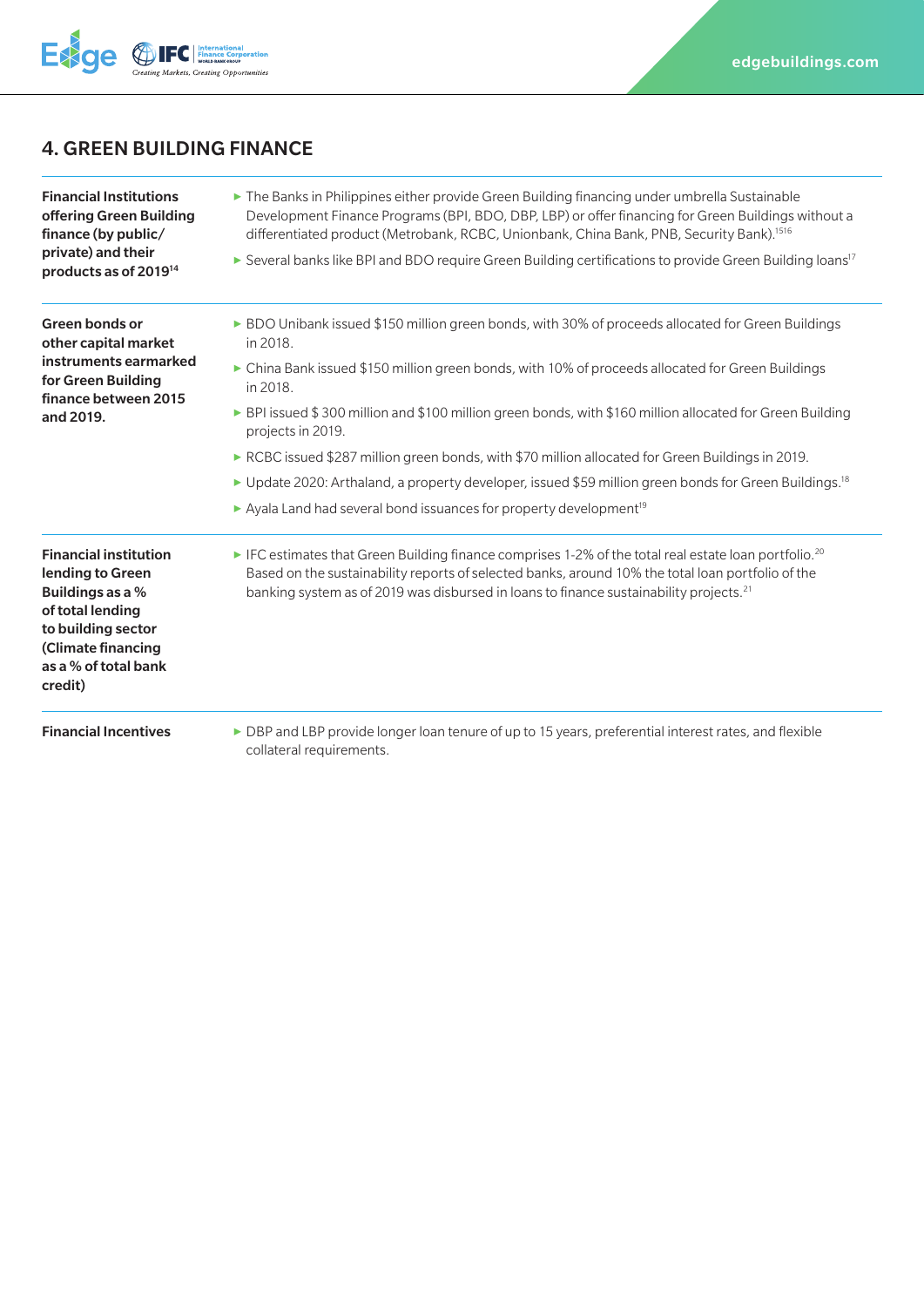

# 5. COST OF UTILITIES



### 6. EDUCATION AND SKILLS

Number of Universities offering Green Building programs

The University of the Philippines Diliman in Quezon City<sup>23</sup>